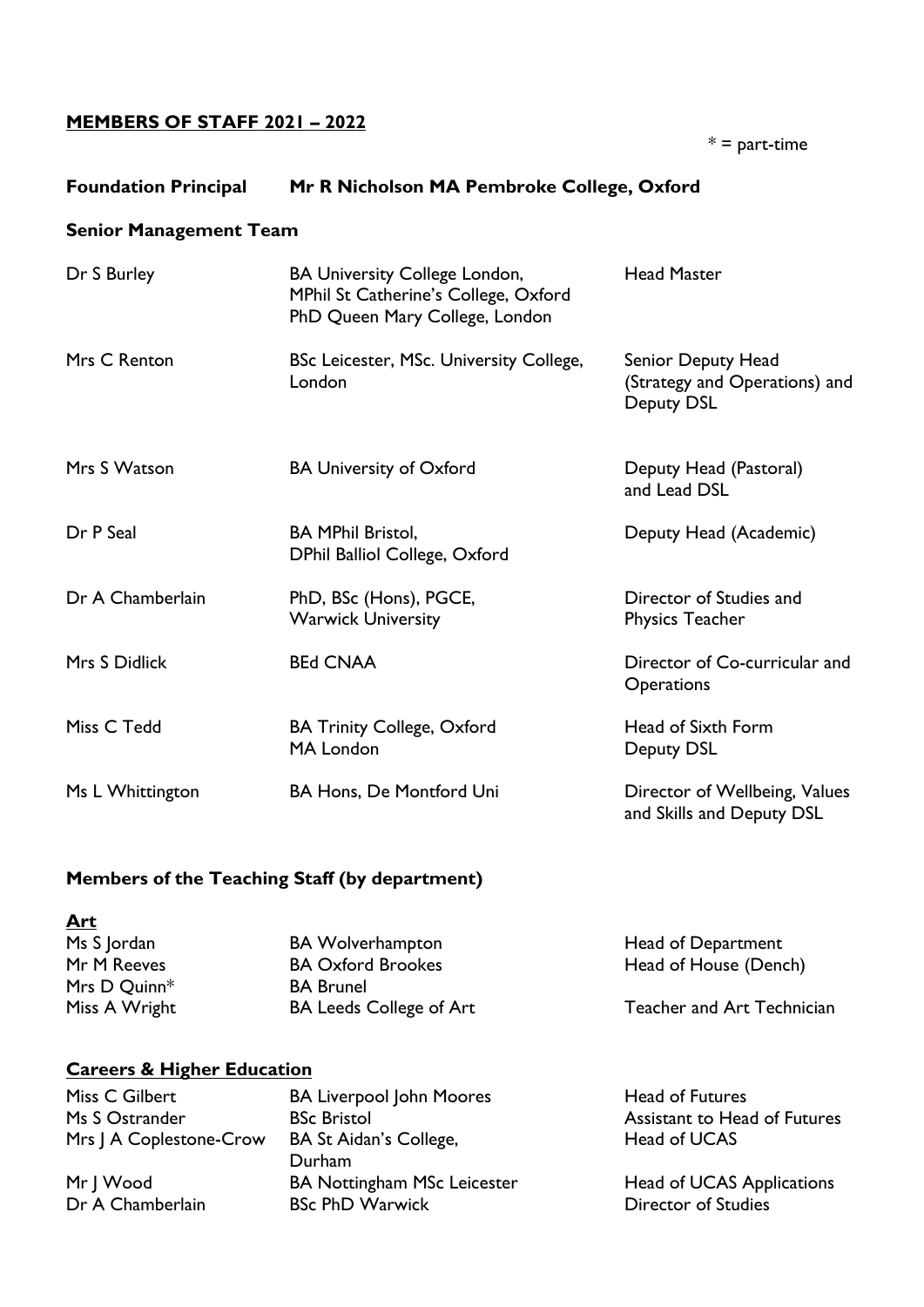| Mrs S Milsom                            | <b>BSc Warwick</b>                                                         | <b>Higher Education Advisor (maternity</b><br>leave)                                              |
|-----------------------------------------|----------------------------------------------------------------------------|---------------------------------------------------------------------------------------------------|
| <b>Classics</b>                         |                                                                            |                                                                                                   |
| Mrs J A Coplestone-Crow                 | BA St Aidan's College,<br>Durham                                           | Head of Department and<br>Head of UCAS                                                            |
| Miss C Tedd                             | <b>BA Trinity College, Oxford</b><br>MA London                             | Head of Sixth Form                                                                                |
| Mrs S Ellis                             | <b>BA Bath</b>                                                             |                                                                                                   |
| <b>Computer Science</b><br>Mr S Reid    | <b>BA Anglia Polytechnic University</b>                                    | Head of Department                                                                                |
| <b>Design Technology</b>                |                                                                            |                                                                                                   |
| Mr N C Walker                           | <b>BSc Brunel</b>                                                          | Head of Department &<br>Duke of Edinburgh Award<br>Co-ordinator                                   |
| Mrs J Knight                            | <b>BA Portsmouth</b>                                                       |                                                                                                   |
| Mr C Thatcher                           |                                                                            | DT Technician/Demonstrator                                                                        |
| Drama                                   |                                                                            |                                                                                                   |
| Miss C Price                            | <b>BA Manchester</b>                                                       | Director of Drama, New Staff<br>Mentor & Ass. to the Director of<br><b>Educational Innovation</b> |
| Mrs J Wild $*$                          | <b>BA University of East Anglia</b>                                        |                                                                                                   |
| Mrs F Mills *                           | <b>BA Leeds</b>                                                            | Head of LAMDA                                                                                     |
| Mrs T Bokota *                          | <b>BA Kingston</b>                                                         | Teacher of LAMDA                                                                                  |
| Mrs C Mackenzie *                       | <b>BA Sheffield</b>                                                        | <b>Teacher of LAMDA</b>                                                                           |
|                                         | MA Derby RADA Dip.                                                         |                                                                                                   |
| Miss G Buckingham                       | <b>BA Newman University</b>                                                | Drama Graduate                                                                                    |
| Mrs S Cart-Hjelvik *                    | Nat Dip North Warks & Hinckley,<br><b>Pattison College</b>                 | Teacher of LAMDA                                                                                  |
| <u>English</u>                          |                                                                            |                                                                                                   |
| Miss R Bradbury                         | <b>BA York MA Leeds</b>                                                    | Head of Department                                                                                |
| Dr S Burley                             | <b>BA University College London,</b>                                       | <b>Head Master</b>                                                                                |
|                                         | MPhil St Catherine's College, Oxford                                       | Deputy Designated                                                                                 |
|                                         | PhD Queen Mary College, London                                             | Safeguarding Lead                                                                                 |
| Miss H Andrews                          | <b>BA St Andrews</b>                                                       | Second in English                                                                                 |
| Mrs R Arun*                             | <b>BA MA Bangalore</b>                                                     |                                                                                                   |
| Ms A Galvin                             | <b>MA Warwick</b>                                                          | Head of Independent Learning                                                                      |
| Dr K Forsyth                            | MA & BA University of East Anglia<br>PhD, Sidney Sussex College, Cambridge | Head of Public Speaking                                                                           |
| Mrs C Richards *                        | <b>BA Exeter</b>                                                           |                                                                                                   |
| Dr P Seal                               | <b>BA MPhil Bristol,</b><br>DPhil Balliol College, Oxford                  | Deputy Head (Academic)                                                                            |
| <b>Economics &amp; Business Studies</b> |                                                                            |                                                                                                   |
| Mr J W Wood                             | <b>BA Nottingham MSc Leicester</b>                                         | Head of Department and Head                                                                       |
|                                         |                                                                            | of UCAS Applications                                                                              |
| Mrs B Bhatoe *                          | <b>BSc Aston</b>                                                           | Head of House (Rowling)                                                                           |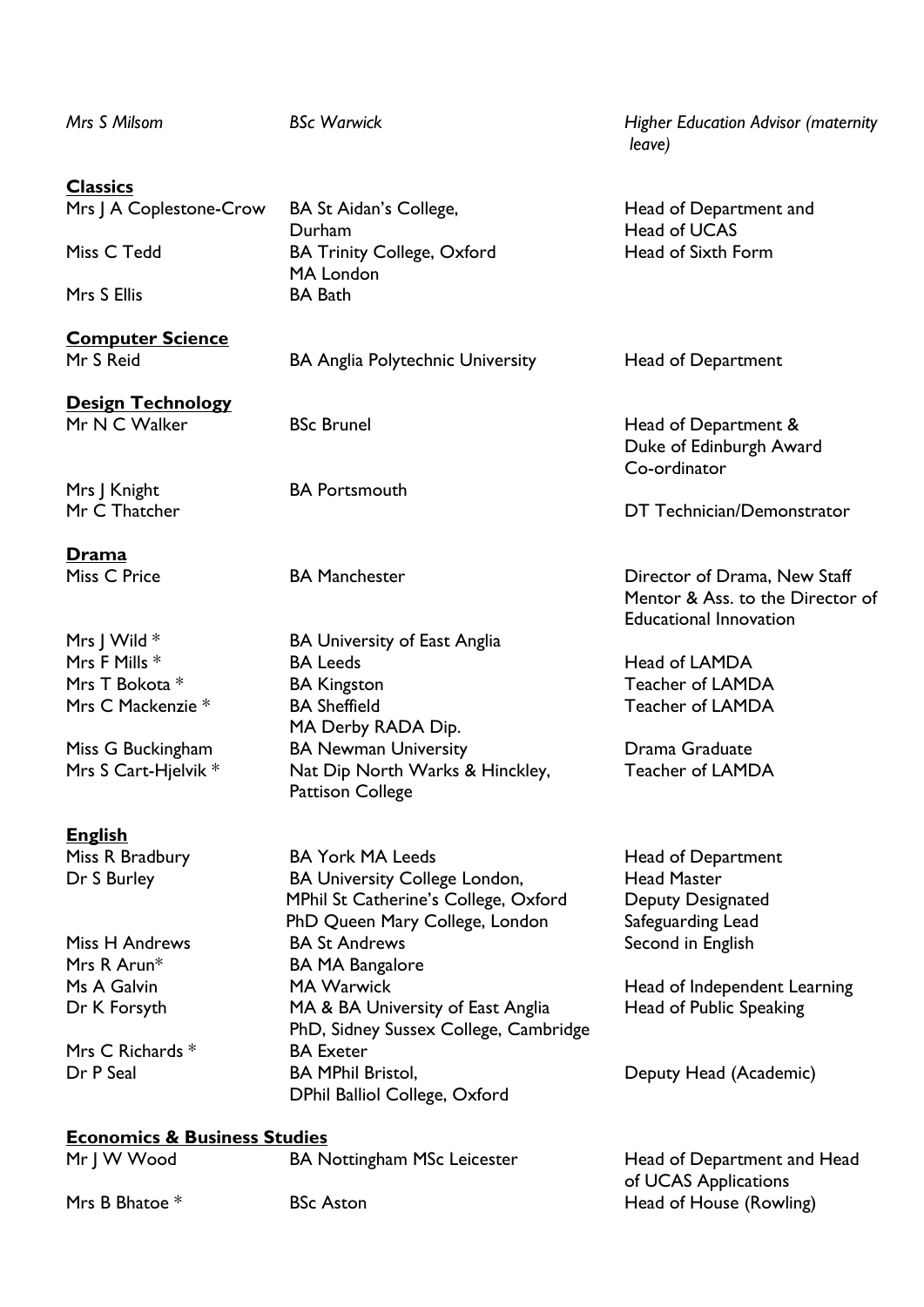#### **Food**

Mrs T Featherstone\* BSc Sheffield Hallam Head of Department

# **Geography**

# **History & Politics**

Mr C Grier BA York

#### **Mathematics**

Mr | Chamberlain BSc Warwick Mrs C Dempsey \* BSc Durham

**Modern Languages**

Miss E Crofton BA Durham

Mrs D Gregory BSc Birmingham

*Mrs K White* BA Exeter MEd Head of Department – Maternity *Homerton College, Cambridge Leave* Mrs R Cresswell **BA Georgia** BA Georgia Temporary Head of Geography Miss Sophie Drew BA Sussex (Maternity Cover) Dr J Kirby BSc, M.Sc., PhD Birmingham Mrs C Walker \* BEd Chelsea School of Movement Mrs S Watson MA Hertford College, Oxford Deputy Head (Pastoral)

Mrs S Didlick BEd CNAA Director of Co-curricular and Operations<br>Head of Year 9

and Head of Key Stage 3

Dr J Mills BA Hendrix, MPhil Cambridge, PhD London Head of Department Dr B Gannon BA Durham MA, PhD Warwick Dr G Gifford MSc, MA, PhD Edinburgh Miss J Wightman BA Durham BA Durham Head of Year 8 Mrs C Wellman **BA Warwick Head of Character Education** 

Mrs E Bolton \* BSc Birmingham MSc Open Mrs M Jones\* MChem Oxford Teacher of Mathematics *Mrs S Milsom BSc Warwick Maternity Leave* Mrs C Topping BSc Wales MSc Warwick Head of Year 7 Mrs H Walsh\* LLB Hons, Nottingham

Mrs S Ellis **BA Bath** BA Bath **Head of German** Mrs V McRoberts **Licence MA University of Saint Etienne** Mrs C Murphy BA Royal Holloway, London

Mr A Wild **BSC Wales** BSC Wales **Head of Department** Mr H Ashby **BEng CNAA** Examinations Officer Assistant Miss U Birbeck BA Warwick Head of Key Stage 4 Timetabling Assistant, Co-ordinator of Maths SCITT and Deputy DSL

Mrs K Gibson BA Salford BA Salford Head of Department & Head of French Mrs E Montiel **Licenciatura en Educación** Head of Spanish & Temporary Head of Upper Sixth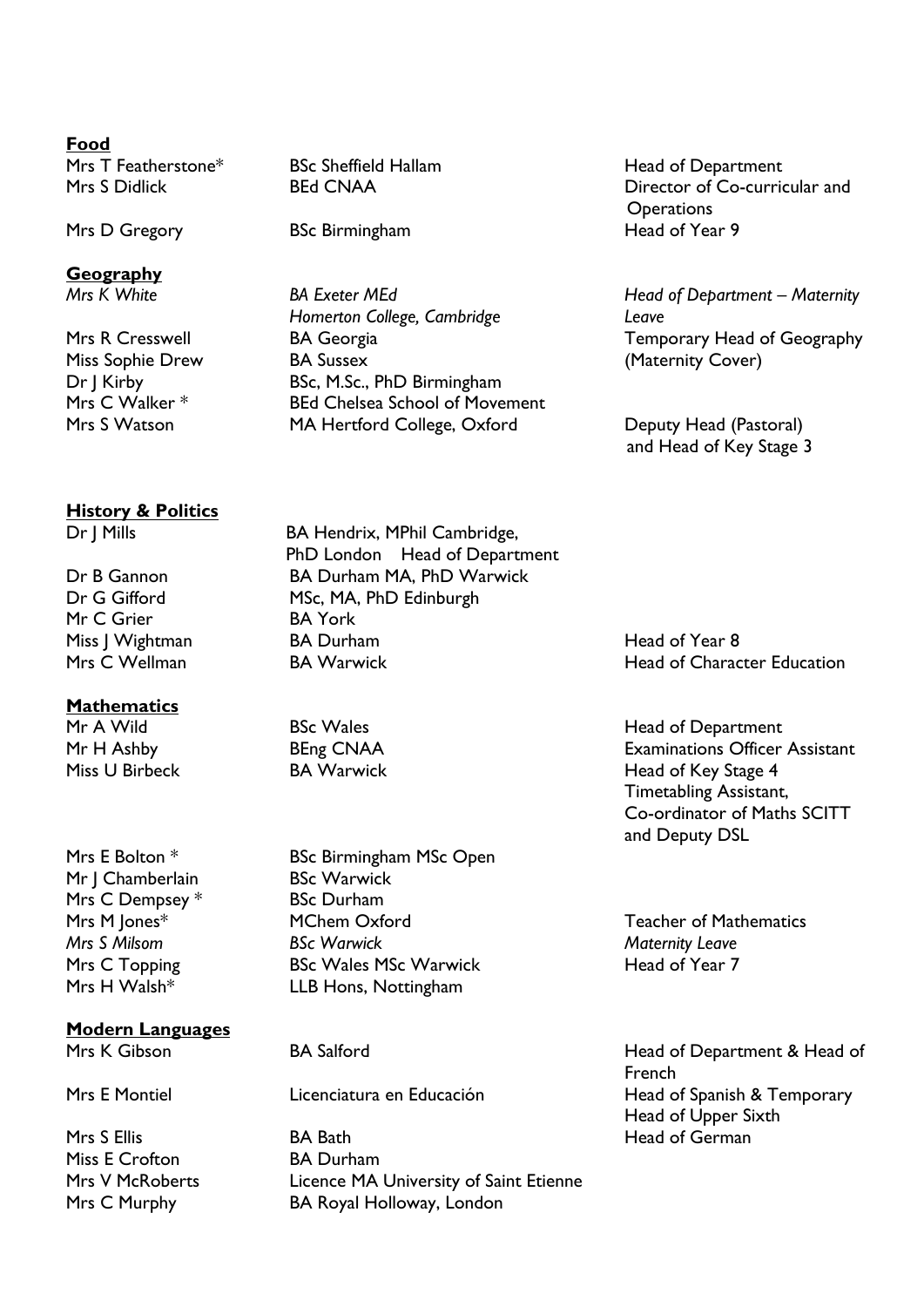| Miss D Pearce *                               | BA King's College, London                               |
|-----------------------------------------------|---------------------------------------------------------|
| Mrs H Brebner *                               | MA Lady Margaret Hall, Oxford                           |
| Mrs D Chastel Hammond * BA MA Birmingham City |                                                         |
|                                               | Mrs M Esteban-Stephenson * BA University of Extremadura |
| Mrs S Freton-Khatkar *                        | <b>BA Lille MA Paris</b>                                |
|                                               |                                                         |

#### **Music**

Mr A Laing MA Christ's College, Cambridge Artistic Director (Music) DPS Birmingham Conservatoire Miss A Griggs **BA Open University** Director of Music (WPS)<br>Mrs D Wallace BMus Goldsmiths' College. London Head of Academic Music BMus Goldsmiths' College, London Head of Academic Music LRAM Royal Academy of Music, LTCL Trinity College Mr O Hancock\* MA Jesus College, Oxford, Choral Director/ Director of MMus Selwyn College, Cambridge, FRCO Music, St Mary's Church, Warwick Miss B Irving BMus Guildhall Miss C Hollocks **BA Southampton** Early Years Specialist Mr M Howell **BA Chichester, CRCO Organ Scholar & Music Assistant** 

German Assistant French Assistant Spanish Assistant French Assistant

#### **Personal Development: PSHEE & Springboard, Create, Your Future**

| <u>Springboard, Create, Your Future</u> |                                                                       |                                                                                                     |
|-----------------------------------------|-----------------------------------------------------------------------|-----------------------------------------------------------------------------------------------------|
| Mrs R Alhassan                          | MChem Oxford, MEd, Cambridge                                          | Ass. to Head of Academic<br><b>Enrichment (Maternity Cover)</b>                                     |
| Mrs K Bryce                             | <b>BSc Brunel</b>                                                     | Head of Year 11 and Head of<br>Tennis                                                               |
| Mr D Bryce                              | <b>BSc Brunel</b>                                                     | Head of Hockey                                                                                      |
| Miss U Birbeck                          | <b>BA Warwick</b>                                                     | Head of Key Stage 4, Timetabling<br>Assistant, Co-ordinator of Maths<br><b>SCITT and Deputy DSL</b> |
| Mrs J A Coplestone-Crow                 | BA St Aidan's College, Durham                                         | Head of Department and Head<br>of UCAS                                                              |
| Mrs S Didlick                           | <b>BEd CNAA</b>                                                       | Director of Co-curricular and<br><b>Operations</b>                                                  |
| Ms A Galvin                             | <b>MA Warwick</b>                                                     | Head of Independent Learning                                                                        |
| Miss C E A Gilbert                      | <b>BA Liverpool John Moores</b>                                       | Head of Futures & Educational<br><b>Visits Co-ordinator</b>                                         |
| Mrs D Gregory                           | <b>BSc Birmingham</b>                                                 | Head of Year 9                                                                                      |
| Miss E Lees                             | <b>MChem BSc Leeds</b>                                                | Head of Year 8                                                                                      |
| Mrs C Murphy                            | BA Royal Holloway, London                                             | Head of Sixth Form                                                                                  |
| Ms S Ostrander                          | <b>BSc Bristol</b>                                                    | <b>Assistant to Head of Futures</b>                                                                 |
| Mrs C Renton                            | <b>BSc Leicester, MSc. University</b><br>College, London              | Senior Deputy Head                                                                                  |
| Dr P Seal                               | <b>BA MPhil Bristol,</b><br>DPhil Balliol College, Oxford             | Deputy Head (Academic)                                                                              |
| Miss C Tedd                             | <b>BA Trinity College, Oxford</b><br><b>MA London</b>                 | Head of Key Stage 4                                                                                 |
| Mrs C Topping<br>Mrs C Walker *         | <b>BSc Wales MSc Warwick</b><br><b>BEd Chelsea School of Movement</b> | Head of Year 7                                                                                      |
| Mrs S Watson                            | MA Hertford College, Oxford                                           | Deputy Head (Pastoral)                                                                              |
|                                         |                                                                       |                                                                                                     |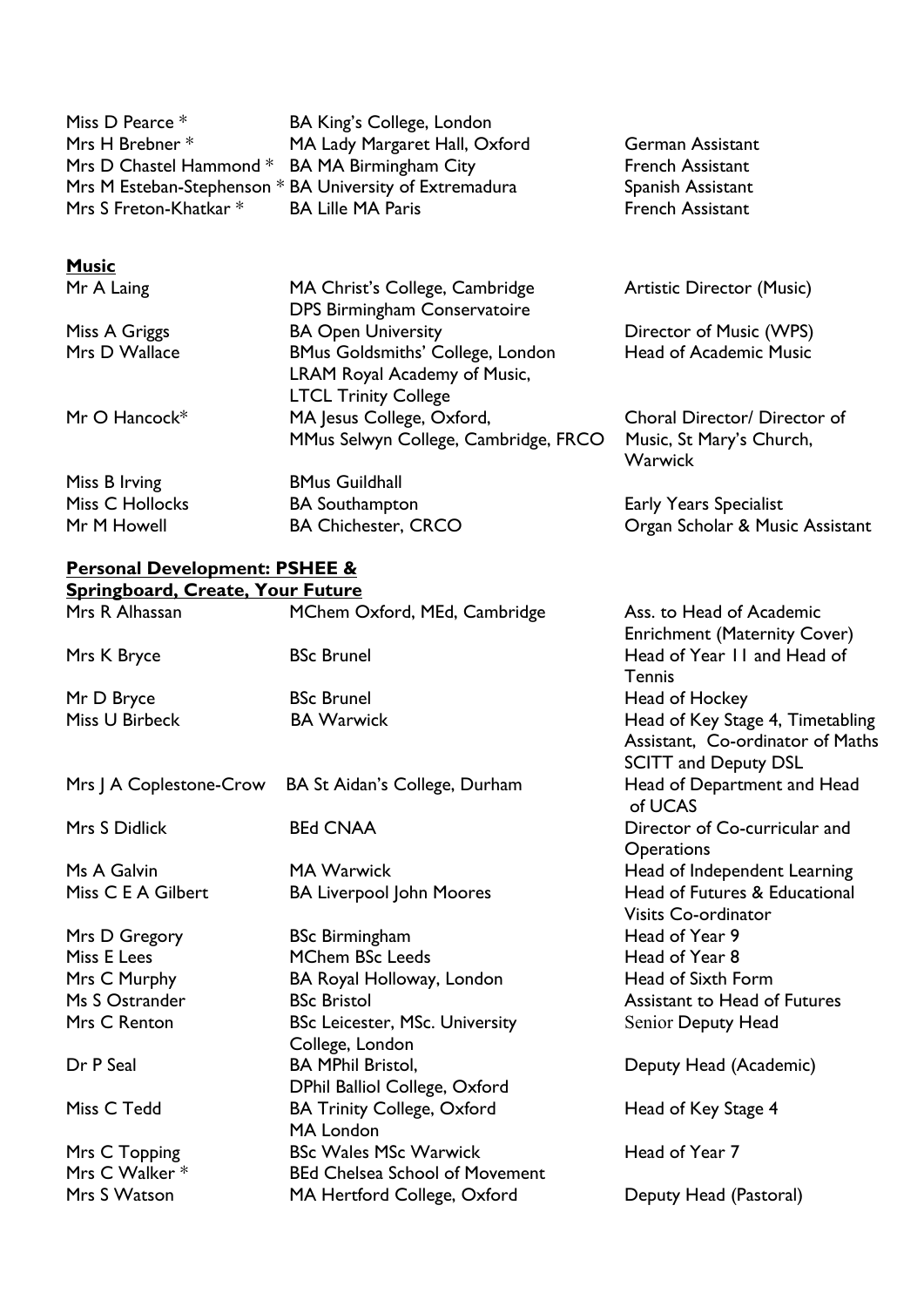| Ms L Whittington          | <b>BA Hons, De Montford Uni</b>    | Director of Wellbeing, Values                                                    |
|---------------------------|------------------------------------|----------------------------------------------------------------------------------|
| Mr   W Wood               | <b>BA Nottingham MSc Leicester</b> | and Skills and Deputy DSL<br>Head of Department and Head<br>of UCAS Applications |
| <b>Physical Education</b> |                                    |                                                                                  |
| Mrs S Parkinson-Mills     | <b>BSc Loughborough</b>            | Director of Sport $(3 - 18yrs)$                                                  |
| Mr D Bryce                | <b>BSc Brunel</b>                  | Head of Hockey                                                                   |

Mrs K Bryce BSc Brunel BSC Brunel Head of Year II & Head of Year II & Head of

# **Psychology**

# **Philosophy & Theology**

Dr T Crawley BA Sussex Ms A Jewel\* BA Liverpool

Miss K Blackie **BA St Chad's Durham** Head of Department

**Science** 

**Biology** 

Mrs A Sims MA Peterhouse, Cambridge Head of Science

Miss A Reebye **BSc Imperial Cardiff Head of Department** Mr D Lancaster BMedSc Birmingham Mrs A Sims MA Peterhouse, Cambridge *Mrs V Baker BSc Nottingham Trent Maternity Leave* Dr H Harrison MEarth Sci, PhD St Hugh's College, Head of Lower Sixth and Ass. to Oxford Head of Academic Enrichment

Miss K Clark BA Leeds BA Leeds Director of Sport Warwick Prep and Head of House (Hepburn)

**Tennis** 

Mr N Foan BSc MSD Essex Graduate Sports Assistant Miss C E A Gilbert BA Liverpool John Moores Head of Futures & Educational Visits Co-ordinator Mrs | Hinton \* BSc Birmingham Head of Netball Ms R Howells **BSC Worcester BSC Worcester** Assistant Head of Year 7 & Head of Cricket Miss C Miles Graduate Sports Assistant

Mrs K Riley \* BA Exeter MSc Chester Head of Academic PE & Head of Swimming

Ms S Ostrander **BSC Bristol** BSC Bristol **Head of Department and** Ass. to Head of Futures Miss V Lonsdale **BSC Northampton BSC Northampton** (Maternity Leave cover)

*Mrs V Baker BSc Nottingham Trent Maternity Leave*

Miss V Carvell BSc Cardiff Met University

Miss H Clements BSc Leeds Beckett

Mrs L Steinhaus\* BSc Sheffield Hallam

Mrs C Walker \* BEd Chelsea School of Movement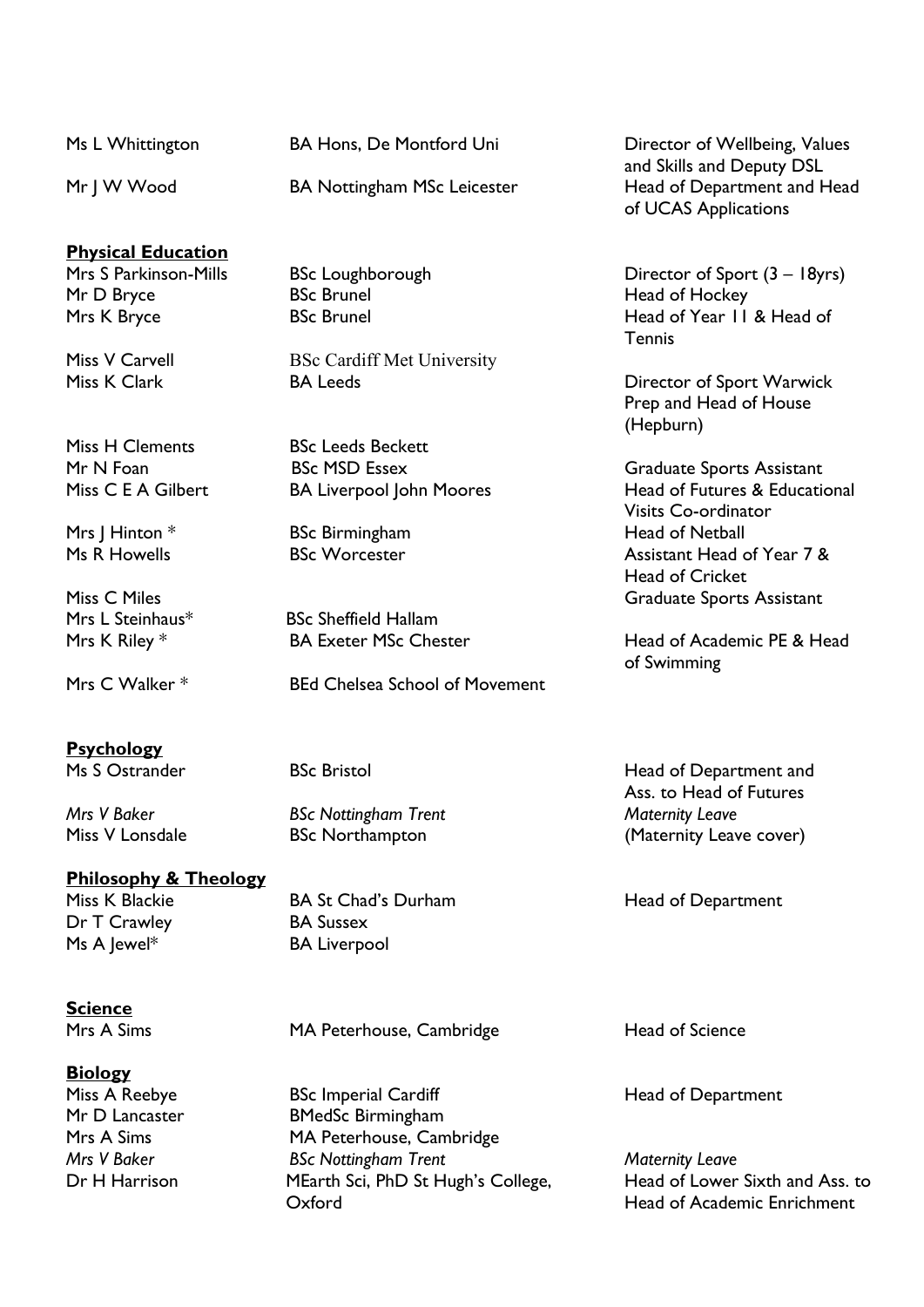| Mrs A Paterson   | MA Worcester College, Oxford         |
|------------------|--------------------------------------|
| Mrs K Pitchford* | <b>BSc Southampton</b>               |
| Mrs B Pirie *    | <b>BSc Liverpool, MSc Manchester</b> |

#### **Chemistry**

| Dr O Mather           | BSc PhD Birmingham                           | Head of Department & Head of<br><b>Academic Enrichment</b> |
|-----------------------|----------------------------------------------|------------------------------------------------------------|
| Dr A Grist            | <b>BSc PhD Leicester</b>                     | Head of Cross Curricular                                   |
|                       |                                              | Learning                                                   |
| Mrs R Alhassan        | MChem Oxford, MEd, Cambridge                 | Head of Year 10                                            |
| Mrs R Chapman         | MA St Hilda's College, Oxford                | Director of Initial Teacher                                |
|                       |                                              | <b>Training</b>                                            |
| Mr G Frykman*         | MA University of Oxford                      | <b>Teacher of Chemistry</b>                                |
| Mrs Lisa Lane*        | PGCE, Birmingham, BSc (Hons) Wales           | <b>Teacher of Chemistry</b>                                |
| Miss E Lees           | <b>MChem BSc Leeds</b>                       | Head of Key Stage 3 and Deputy                             |
|                       |                                              | <b>DSL</b>                                                 |
| Mrs J Parkinson-Mills | MSc Jesus College, Cambridge                 | Foundation Director of Digitally                           |
|                       |                                              | <b>Enabled Learning</b>                                    |
| Mrs K Pitchford*      | <b>BSc Southampton</b>                       |                                                            |
| <b>Physics</b>        |                                              |                                                            |
| Mrs J Scott           | MPhys Hatfield College, Durham,              | Head of Department and                                     |
|                       | <b>MA Warwick</b>                            | Co-ordinator of Physics SCIT                               |
| Mr V Athavale         | <b>BSc MSc Imperial College London</b>       | <b>Teacher of Physics</b>                                  |
| Dr A Chamberlain      | <b>BSc PhD Warwick</b>                       | <b>Acting Director of Studies</b>                          |
|                       |                                              | and Director of Timetabling                                |
| Miss K Cooper         | <b>MPhys York</b>                            | <b>Maternity Leave</b>                                     |
| Miss C E A Gilbert    | <b>BA Liverpool John Moores</b>              | Head of Futures & Educational                              |
|                       |                                              | <b>Visits Co-ordinator</b>                                 |
| Mrs M Jones           | <b>MChem Oxford</b>                          |                                                            |
| Dr Tara Yates         | MPhys Warwick PHD, University College London |                                                            |
|                       |                                              |                                                            |
| Student Sunnort.      |                                              |                                                            |

#### **Student Support:**

Mrs L Harris **Exeter** BAEd Exeter **Head of Learning Support** Mrs J Pagni<sup>\*</sup> Pagni<sup>\*</sup> BSc Reading Pagnit Assistant Learning Support Assistant

# **Boost Team:**

Mrs S Bragg\* BSc Plymouth Mrs S Freton-Khatkar \* BA MA East Anglia Miss B Hurman\* BSc Leicester Mrs T Koochit\* BA Edinburgh Mrs L Lane<sup>\*</sup> BSc Swansea Mrs J McDowell` BA Liverpool

Dr M Barwell\* BEd MA PhD Warwick Mrs E Bolton \* BSc Birmingham MSc Open Mrs R Brackley \* BSc MSc University of Warwick Miss A Meloy\* BEd Indiana, MEd King's College London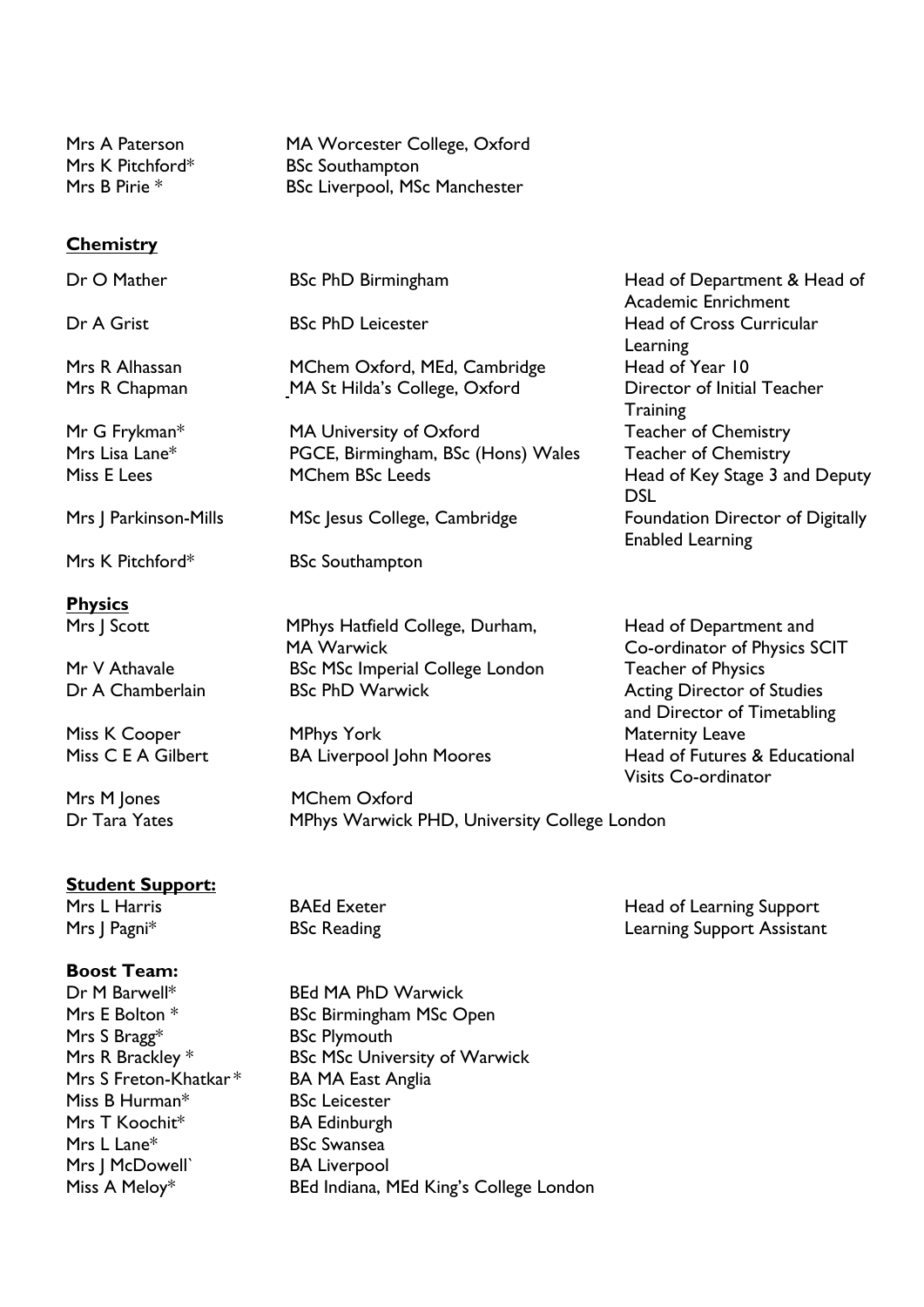| Mr E Monkton     | <b>BSc Nottingham</b>                       |
|------------------|---------------------------------------------|
| Mrs K O'Neill*   | BA Cambridge College of Arts and Technology |
| Mrs K Pitchford* | <b>BSc Southampton</b>                      |
| $Mr S$ Williams* | <b>MMath Warwick</b>                        |

| Dr P Seal        | <b>BA MPhil Bristol,</b><br>DPhil Balliol College, Oxford | Deputy Head (Academic)          |
|------------------|-----------------------------------------------------------|---------------------------------|
| Miss E Barker*   | MA York                                                   | Graduate Seminar Leader         |
| Mrs R Alhassan   | MChem Oxford, MEd, Cambridge                              | Head of Year 10                 |
| Dr M Harrison    | MEarth Sci, PhD St Hugh's College,                        | Head of Lower Sixth and Ass. to |
|                  | Oxford                                                    | Head of Academic Enrichment     |
| Ms R Giniunaite* | MMath, Warwick                                            | Graduate Seminar Leader         |
| Miss D Cugini*   | BA Emmanuel College, Cambridge                            | Graduate Seminar Leader         |
|                  |                                                           |                                 |

# **Visiting Staff for Music**

**Academic Enrichment**

| Ms L Ashton     | BA Scottish Academy, ARCM Royal College of Music,                               | Oboe                       |             |
|-----------------|---------------------------------------------------------------------------------|----------------------------|-------------|
|                 | Dip Staatliche Hochschule Fur Music Freiburg                                    |                            |             |
| Ms E Avery      | BMus(hons) University of Birmingham                                             | Piano                      |             |
| Miss A Barbera  | <b>BMus Royal Birmingham Conservatoire</b>                                      | Double Bass, Electric Bass |             |
| Mr S Bell       | MA Royal College of Music                                                       | <b>Brass</b>               |             |
| Mr P Brookes    | Dip University of London                                                        | Bassoon (fixed term)       |             |
| Ms A Butler     | PG Dip Royal Birmingham Conservatoire                                           | <b>Upper Strings</b>       |             |
| Miss P Cheng    | BA Hong Kong Academy Adv Post Grad Dip Royal<br><b>Birmingham Conservatoire</b> | Double Bass                |             |
| Ms R Cozens     | Music Performance Royal Academy of Music                                        |                            |             |
| Mr W Crawford   | BA Music Royal Birmingham Conservatoire                                         | Guitar                     |             |
| Mr G Dunn       | BA (Hons) Bath Spa, MMus Central England                                        | <b>Classical Guitar</b>    |             |
| Mr O Hancock    | MA Jesus College, Oxford MMus Selwyn College,<br>Cambridge, FRCO                | Piano and Organ            |             |
| Mrs C Herbert   | <b>BA Central England</b>                                                       | Clarinet, Saxophone        |             |
| Miss E Hopper   | <b>BMus (Hons) Royal Birmingham Conservatoire</b>                               | Harp                       |             |
| Mr N Hudson     | <b>FLCM LGSMD</b>                                                               | <b>Brass</b>               |             |
| Mrs R Jefferies | <b>BA MMus ARCM</b>                                                             | Piano                      |             |
| Mr N Jones      |                                                                                 | Drums                      |             |
| Mr D Leaper     | MMus Royal Northern College of Music                                            |                            |             |
| Mrs V Lee       | BMus (Hons) Royal Birmingham Conservatoire                                      | Percussion                 | $\mathsf T$ |
| Mr T Lindsay    | BSc Graduate Diploma Birmingham Conservatoire                                   | Piano, Jazz                |             |
| Mr E Leung      | BA, Princeton University MM & APD Royal Birmingham<br>Conservatoire             | Piano                      |             |
| Mrs J Mayne     | <b>BMus PGDip</b>                                                               | <b>Basson</b>              |             |
| Ms Y McIlwaine  | MA Royal Birmingham Conservatoire                                               | <b>Flute</b>               |             |
| Mrs S Meteyard  | <b>GBSM ABSM</b>                                                                | <b>Upper Strings</b>       |             |
| Ms C Mills      | <b>BMus LTCL ABRSM LRSM ARCM</b>                                                | <b>Flute</b>               |             |
| Mrs A Newton    | <b>BA University of London</b>                                                  | Guitar                     |             |
| Miss L Price    | MMus Royal Birmingham Conservatoire                                             | Saxophone, Clarinet        |             |
| Mr A Rawlings   | BA Royal Birmingham Conservatoire,<br>MA Welsh Academy of Voice                 | Singing                    |             |
| Miss S Roberts  | <b>BMus (Hons) Royal Birmingham Conservatoire</b>                               | Singing                    |             |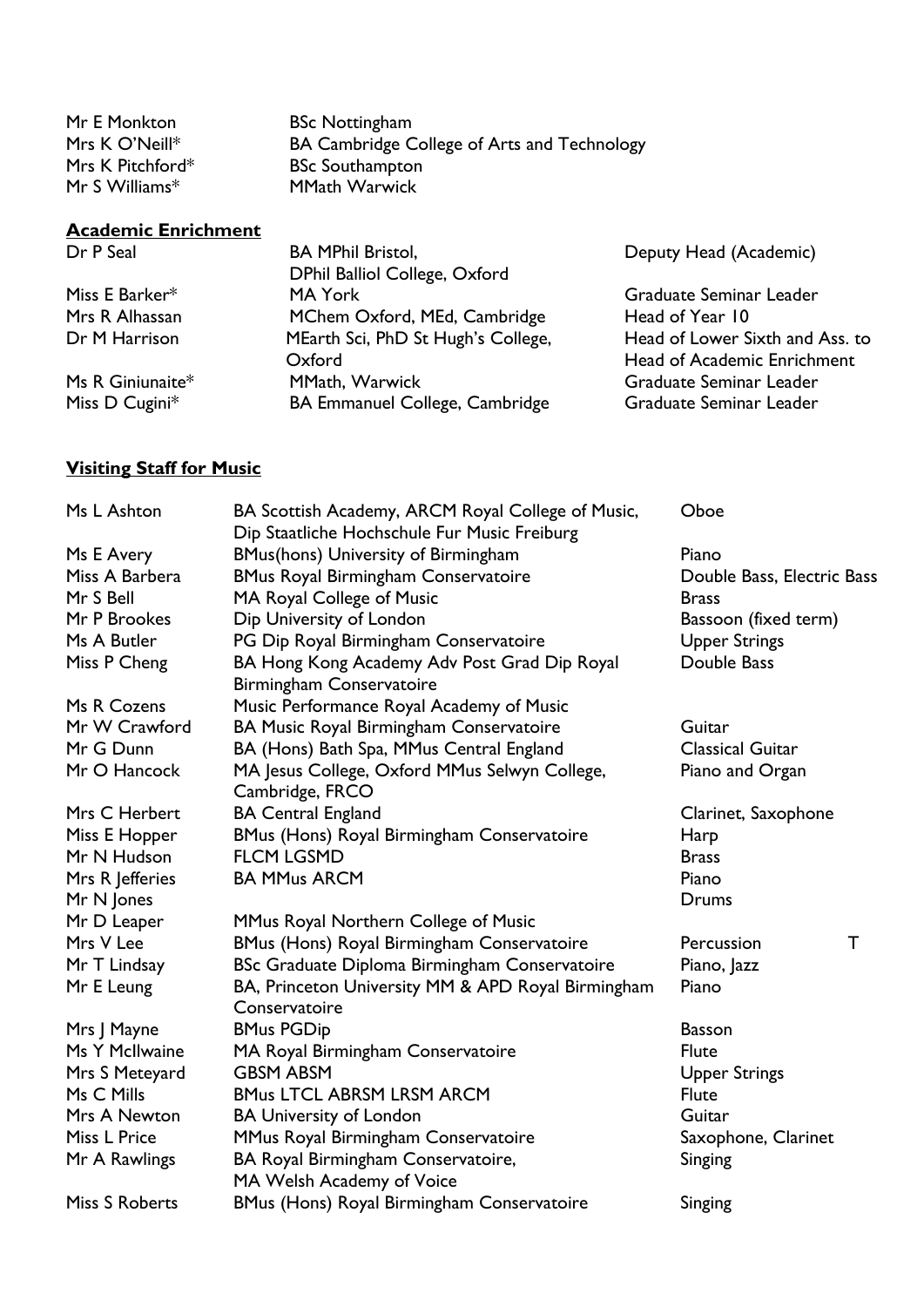| Mrs K Robertson | MMus Royal Birmingham Conservatoire             | <b>Upper Strings</b> |
|-----------------|-------------------------------------------------|----------------------|
| Mr G Rowley     | BMus (Hons) Welsh College of Music, MMus,       | Piano                |
|                 | Royal Birmingham Conservatoire, Post Grad Study |                      |
|                 | Cert, Franz Liszt Academy                       |                      |
| Miss S Saunders | BMus Hogeschool voor de Kunsten Utrecht         | Oboe, Recorder       |
| Miss G Toy      | MA University of York, PGDip Royal              | Piano                |
|                 | Birmingham Conservatoire                        |                      |
| Mrs K Trethewey | <b>BMus PGDip</b>                               | Singing              |
| Miss C Turk     | <b>BA Royal College of Music</b>                | <b>Upper Strings</b> |
| Mrs C Wimpenny  | ABSM, GBSM, Royal Birmingham Conservatoire      | Cello                |
| Mrs P Wright    | <b>BMus MA Birmingham</b>                       | Singing              |
| Miss E Wrighton | <b>BA Central England</b>                       | <b>Flute</b>         |
| Ms C Xi         | APD (Dist), Royal Birmingham Conservatoire,     | Piano                |
|                 | PGDip, Royal College of Music                   |                      |

## **Visiting Coaches/Teachers for Activities**

Mr A Banks Martial Arts Dr M Barwell **Friday Act 10 August 2018** Fri pm Drama Workshop Mr M Beckett **Duke of Edinburgh** Mr M Beverley **CCF, Sports Instructor & Coach** Mrs C Bradley **X** and the Mrs C Bradley **X** and the Mrs C Bradley **X** and the Mrs C Bradley **X** and the Mrs C Bradley **X** and the Mrs C Bradley **X** and the Mrs C Bradley **X** and the Mrs C Bradley **X** and the Mrs C Bradley Mr N Chapman (Warwick School) Fencing Mrs S Cleaver Netball Miss S Copley **Equestrian** Mrs C Craven **Mrs** C Craven **Jewellery** and Glass making Mr M Dulson Golf Mrs E England Hiphop Number 2014 Mr P Fox Clay Pigeon Shooting Miss I Gray Ballet Mrs S Hadley \* **Equine Co-ordinator** Mr P Helps (Warwick School) **Clay Pigeon Shooting** Mrs K Hewitt **Duke of Edinburgh** Mr G Henderson Tennis Mr A Hodskinson (Warwick School) Climbing Club Mrs E Holding **Hockey** Mr G Tarver **Badminton** Mrs J Tarver **Badminton** Mr A Wilson **Duke of Edinburgh** Mrs C Wilson **Duke of Edinburgh** Dr L Wu **Mandarin**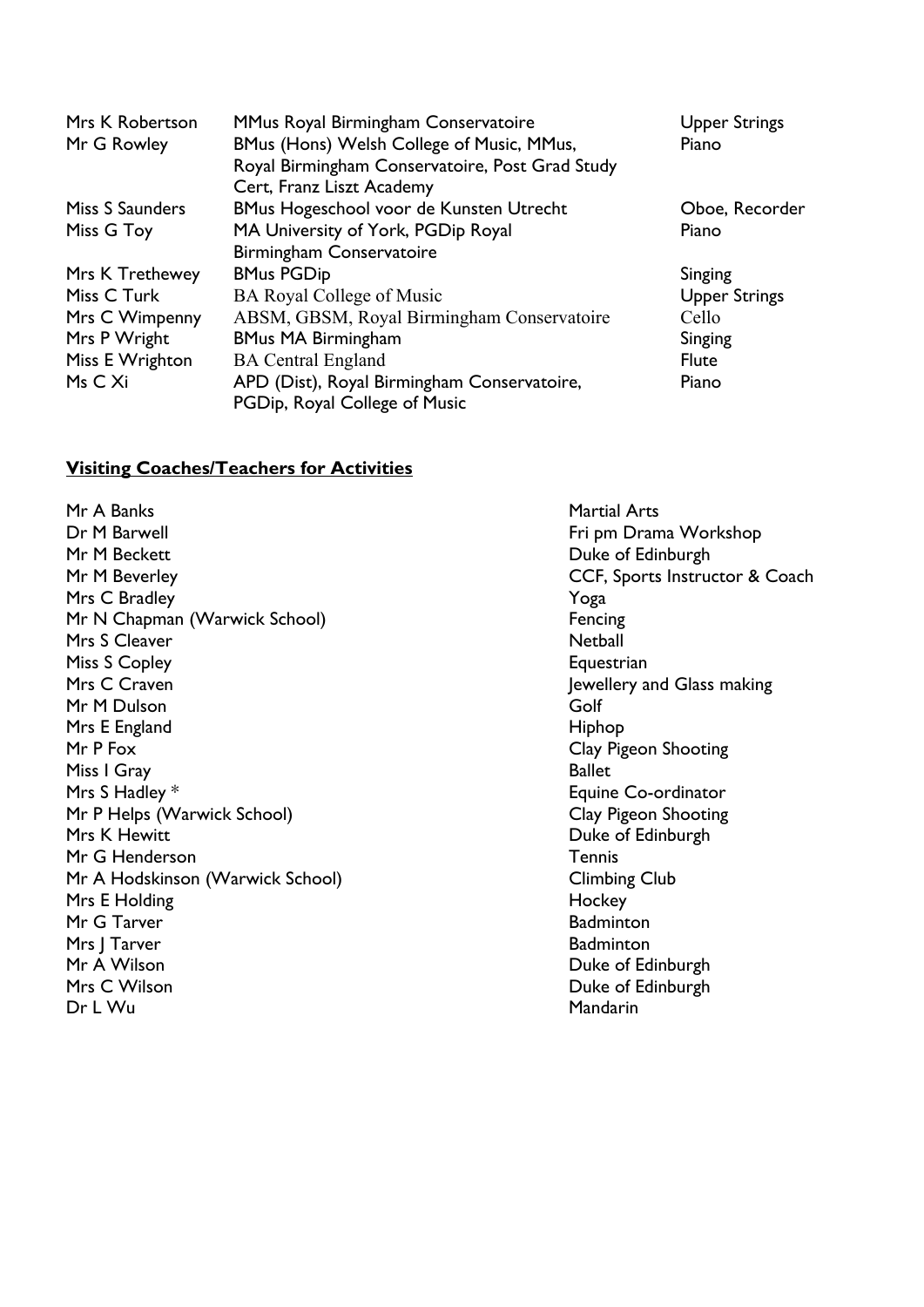# **Members of the Non-Teaching Staff**

#### **Administration**

PA to the Head and Deputy Heads Mrs S Norton Data Manager Miss H Paddock BA Lancaster Examinations Officer **Mrs K** Stockley Administrator to the Head's PA Mrs C Gentles Pastoral Administrator Mrs S Cleal Assistant to the Artistic Director (Music) Office Supervisor **Mrs** E Wathen Staff Cover & Office Administrator Miss K Aston Administrative Assistant Mrs L Prescott Office Receptionist/Administrator Mrs V Goldswain\* Office Receptionist/Administrator Mrs E Ward\* BA Cambridge Sports Administrator Ms J Smith\*

**Marketing** Foundation Director of Marketing and Mrs N Valentino **Communications** 

# **Admissions**

Registrar Warwick Prep School Miss C Harvey BSc Plymouth

# **Development**

Development Director Mr P Rothwell BA Durham Development & Landor Association Manager Manager Mrs L Salt \* BSc Birmingham Development & Landor Association Administrator **Mrs P Beidas\* BA MA Sheffield** Archive Administrator Mrs J Edwards

# **Health**

**Library**

#### **Supervisors**

Lunch Supervisor, After School Supervisor Mrs C Brennan\* Lunch Supervisor **Mr M Beverley** 

Sixth Form Study Supervisor, Before Mrs R Cox

Music Administrator & Mrs S Mann BMus (Homs) Wales DIpARBRSM ALAM

Marketing Communications Officer Mrs D Shields \* BA St Anne's College, Oxford Marketing Manager Ms E Tyreman BSc Manchester DipM, DipDM

Registrar King's North Communications and Mrs K King BA York MA Oxford

School Nurse Mrs M Conway\* RGN Mrs L Oatridge\* RN School Counsellor **Ms E Williams \* BA Warwick** Wellbeing Mentor Miss A Cassidy\* BSc Warwick

Librarian Mrs C Burman Mrs C Burman

Miss S Brown